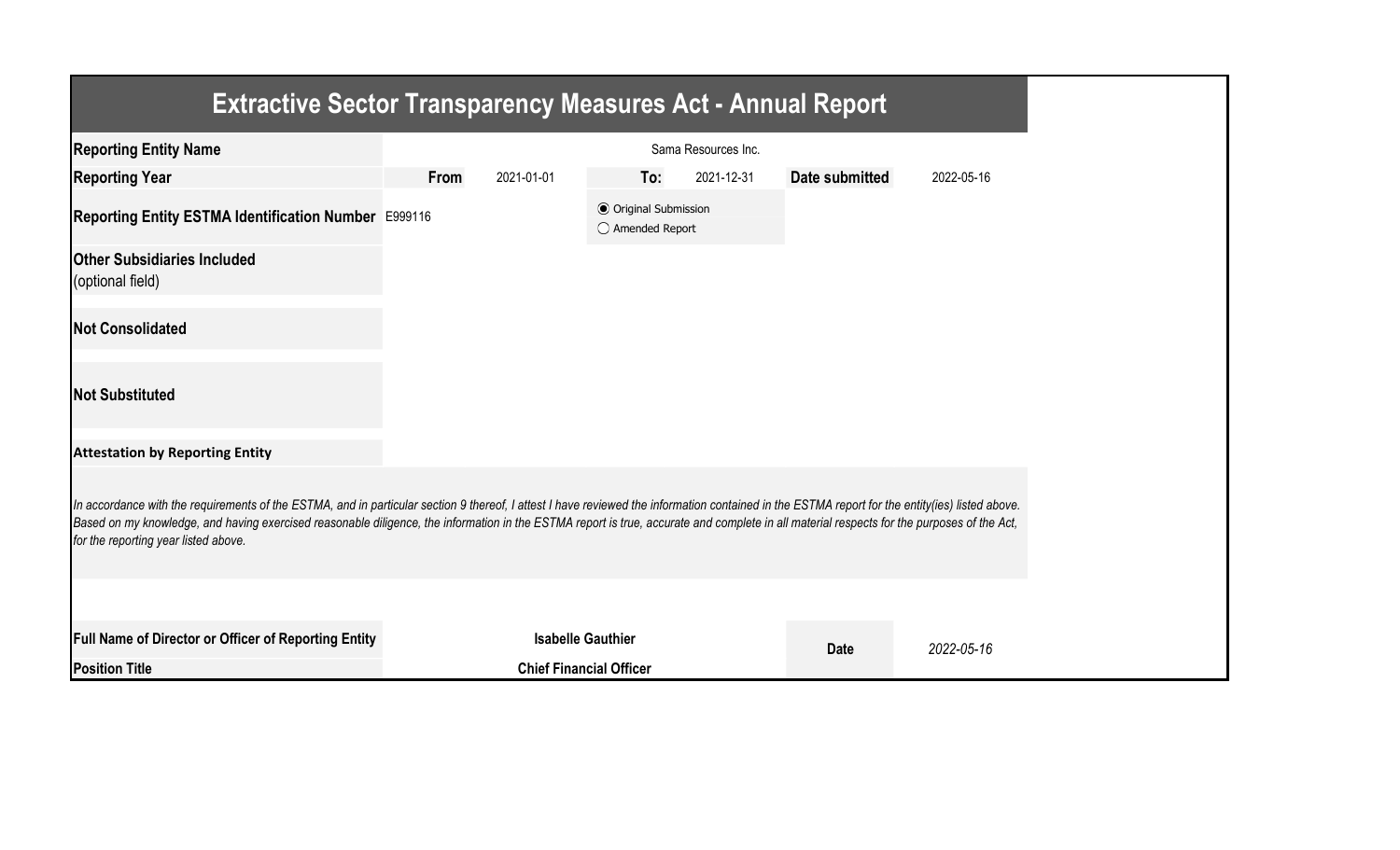| Extractive Sector Transparency Measures Act - Annual Report                                                                                                                      |                                                                                                                                                                                                   |                                                                                 |                |            |         |                                |                |                  |                                               |                                      |                     |  |
|----------------------------------------------------------------------------------------------------------------------------------------------------------------------------------|---------------------------------------------------------------------------------------------------------------------------------------------------------------------------------------------------|---------------------------------------------------------------------------------|----------------|------------|---------|--------------------------------|----------------|------------------|-----------------------------------------------|--------------------------------------|---------------------|--|
| <b>Reporting Year</b><br><b>Reporting Entity Name</b><br><b>Reporting Entity ESTMA</b><br><b>Identification Number</b><br><b>Subsidiary Reporting Entities (if</b><br>necessary) | From:                                                                                                                                                                                             | 2021-01-01                                                                      | To:<br>E999116 | 2021-12-31 |         | <b>Currency of the Report</b>  | CAD            |                  |                                               |                                      |                     |  |
| <b>Payments by Payee</b>                                                                                                                                                         |                                                                                                                                                                                                   |                                                                                 |                |            |         |                                |                |                  |                                               |                                      |                     |  |
| Country                                                                                                                                                                          | Payee Name                                                                                                                                                                                        | Departments, Agency, etc<br>within Payee that Received<br>Payments <sup>2</sup> | Taxes          | Royalties  | Fees    | <b>Production Entitlements</b> | <b>Bonuses</b> | <b>Dividends</b> | Infrastructure<br><b>Improvement Payments</b> | <b>Total Amount paid to</b><br>Payee | <b>Notes</b>        |  |
| Côte d'Ivoire                                                                                                                                                                    | Gouvernement de la Côte<br>d'Ivoire                                                                                                                                                               | Ministère des mines, du pétrole<br>et de l'énergie                              |                |            | 139,505 |                                |                |                  |                                               |                                      | 139,505 License fee |  |
|                                                                                                                                                                                  |                                                                                                                                                                                                   |                                                                                 |                |            |         |                                |                |                  |                                               |                                      |                     |  |
|                                                                                                                                                                                  |                                                                                                                                                                                                   |                                                                                 |                |            |         |                                |                |                  |                                               |                                      |                     |  |
|                                                                                                                                                                                  |                                                                                                                                                                                                   |                                                                                 |                |            |         |                                |                |                  |                                               |                                      |                     |  |
|                                                                                                                                                                                  |                                                                                                                                                                                                   |                                                                                 |                |            |         |                                |                |                  |                                               |                                      |                     |  |
|                                                                                                                                                                                  |                                                                                                                                                                                                   |                                                                                 |                |            |         |                                |                |                  |                                               |                                      |                     |  |
|                                                                                                                                                                                  |                                                                                                                                                                                                   |                                                                                 |                |            |         |                                |                |                  |                                               |                                      |                     |  |
|                                                                                                                                                                                  |                                                                                                                                                                                                   |                                                                                 |                |            |         |                                |                |                  |                                               |                                      |                     |  |
|                                                                                                                                                                                  |                                                                                                                                                                                                   |                                                                                 |                |            |         |                                |                |                  |                                               |                                      |                     |  |
|                                                                                                                                                                                  |                                                                                                                                                                                                   |                                                                                 |                |            |         |                                |                |                  |                                               |                                      |                     |  |
|                                                                                                                                                                                  |                                                                                                                                                                                                   |                                                                                 |                |            |         |                                |                |                  |                                               |                                      |                     |  |
|                                                                                                                                                                                  |                                                                                                                                                                                                   |                                                                                 |                |            |         |                                |                |                  |                                               |                                      |                     |  |
|                                                                                                                                                                                  |                                                                                                                                                                                                   |                                                                                 |                |            |         |                                |                |                  |                                               |                                      |                     |  |
|                                                                                                                                                                                  |                                                                                                                                                                                                   |                                                                                 |                |            |         |                                |                |                  |                                               |                                      |                     |  |
|                                                                                                                                                                                  |                                                                                                                                                                                                   |                                                                                 |                |            |         |                                |                |                  |                                               |                                      |                     |  |
| <b>Additional Notes:</b>                                                                                                                                                         | The payments are reported in Canadian dollars ("CAD") (the reporting currency of the reporting entity). Amounts paid in Franc CFA are coverted to CAD at average XOF/CAD exchange rate of 441.74. |                                                                                 |                |            |         |                                |                |                  |                                               |                                      |                     |  |